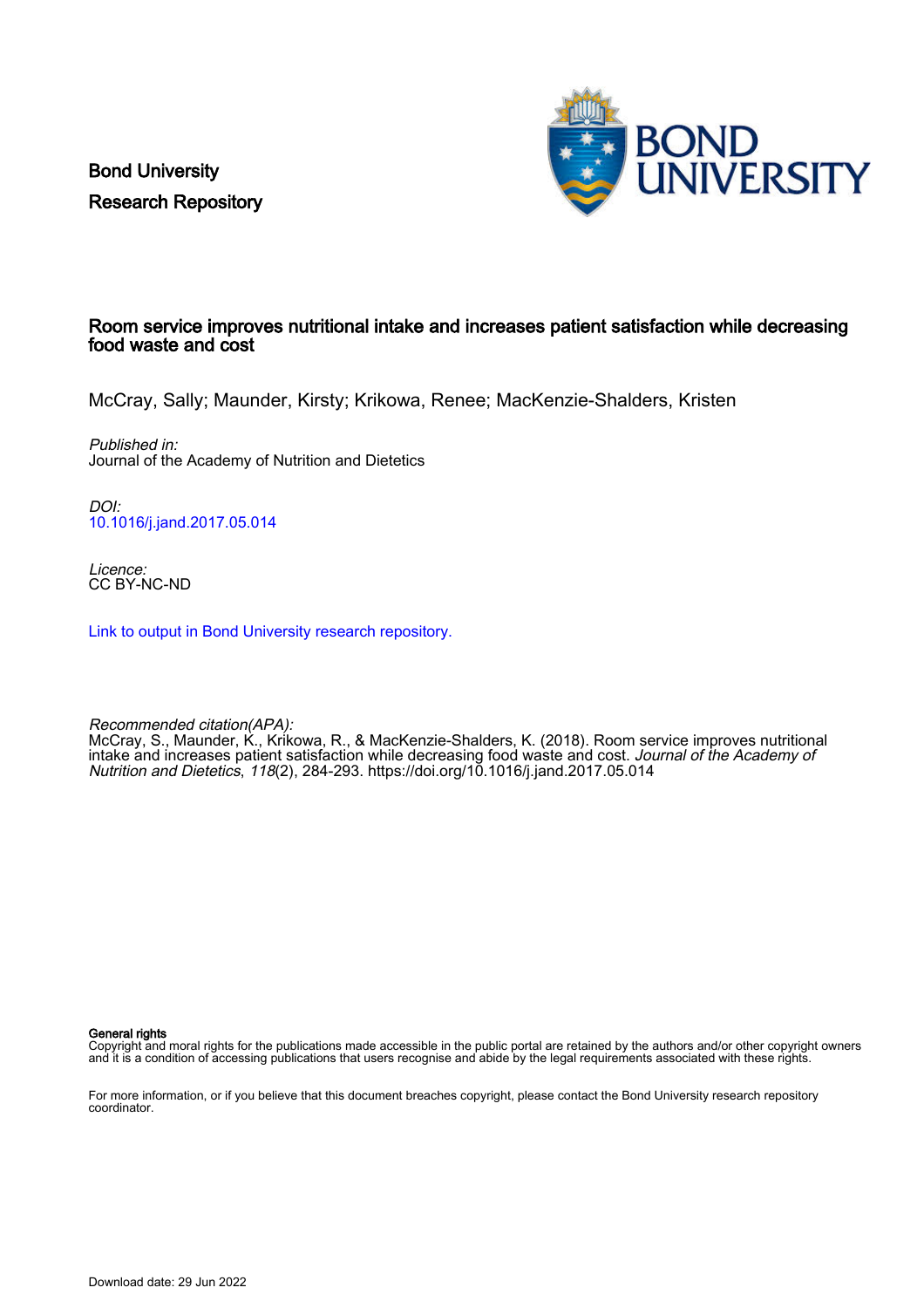

**RESEARCH**<br>Original Research: Brief



# Room Service Improves Nutritional Intake and Increases Patient Satisfaction While Decreasing Food Waste and Cost

Sally McCray, APD\*; Kirsty Maunder, AdvAPD,<sup>‡</sup> CHIA<sup>§</sup>; Renee Krikowa, APD\*; Kristen MacKenzie-Shalders, PhD, APD\*

#### ARTICLE INFORMATION

Article history: Submitted 8 November 2016 Accepted 12 May 2017

#### Keywords:

Room service Nutritional intake Plate waste Patient satisfaction Food costs

2212-2672/Copyright © 2017 by the Academy of Nutrition and Dietetics. This is an open access article under the CC BY-NC-ND license (http:// creativecommons.org/licenses/by-nc-nd/4.0/). http://dx.doi.org/10.1016/j.jand.2017.05.014

- \*APD=Accredited Practising Dietitian (Australian-certified). ‡
- <sup>‡</sup>AdvAPD=Advanced Accredited Practising<br>Dietitian (Australian-certified).
- Dietitian (Australian-certified).<br><sup>§</sup>CHIA=Certified Health Informatician Australasia (Australian-certified).

#### ABSTRACT

**Background** Room service is a foodservice model that has been increasingly implemented across health care facilities in an effort to improve patient satisfaction and reduce food waste. In 2013, Mater Private Hospital Brisbane, Australia, was the first hospital in Australia to implement room service, with the aim of improving patient nutrition care and reducing costs.

**Objective** The aim of this study was to comprehensively evaluate the nutritional intake, plate waste, patient satisfaction, and patient meal costs of room service compared to a traditional foodservice model.

**Design** A retrospective analysis of quality-assurance data audits was undertaken to assess patient nutritional intake between a facility utilizing a traditional foodservice model and a facility utilizing room service and in a pre-post study design to assess plate waste, patient satisfaction, and patient meal costs before and after the room service implementation.

**Participants** Audit data were collected for eligible adult inpatients in Mater Private Hospital Brisbane and Mater Hospital Brisbane, Australia, between July 2012 and May 2015. **Main outcome measures** The primary outcome measures were nutritional intake, plate waste, patient satisfaction, and patient meal costs.

**Statistical analyses performed** Independent samples *t*-tests and  $\chi^2$  analyses were conducted between pre and post data for continuous data and categorical data, respectively. Pearson  $\chi^2$  analysis of count data for sex and reasons for plate waste for data with counts more than five was used to determine asymptotic (two-sided) significance and n-1  $\chi^2$  used for the plate waste analysis. Significance was assessed at P<0.05.

Results This study reported an increased nutritional intake, improved patient satisfaction, and reduced plate waste and patient meal costs with room service compared to a traditional foodservice model. Comparison of nutritional intake between a traditional foodservice model (n=85) and room service (n=63) showed statistically significant increases with room service in both energy (1,306 kcal/day vs 1,588 kcal/day;  $P=0.005$ ) and protein (52 g/day vs 66 g/day,  $P=0.003$ ) intake, as well as energy and protein intake as a percentage of requirements (63% vs 75%;  $P=0.024$  and 65% vs 85%;  $P=0.011$ , respectively). Total mean plate waste decreased from 29% (traditional foodservice model) to 12% (room service) (P<0.001). Patient satisfaction ratings indicated improvement with room service across all Press Ganey meal scores: 68th to 86th percentile overall; 64th to 95th percentile for "quality of food"; and 60th to 99th percentile for "flavor of food." Evaluated during comparable times of the year, patient meal costs decreased by 15% with room service.

**Conclusions** A patient-centered foodservice model, such as room service, can improve patient nutritional intake and enhance patient satisfaction in a budget constrained health care environment.

J Acad Nutr Diet. 2017; :: -

**EXECUTE IS A FOODSERVICE MODEL THAT HAS**<br>been increasingly implemented across health care<br>facilities over the past 10 years in an effort to<br>improve patient satisfaction and reduce food<br>waste.<sup>1-3</sup> This increasing focus to been increasingly implemented across health care facilities over the past 10 years in an effort to improve patient satisfaction and reduce food

while providing evidence-based clinical care is expected to occur within the cost-constrained health care environment. Foodservice models are also increasingly being assessed with regard to their impact on patients' nutritional intake. $4.5$ Consequently, comprehensively measuring all key outcomes

ª 2017 by the Academy of Nutrition and Dietetics. This is an open access article under the CC BY-NC-ND license (http://creativecommons.org/ licenses/by-nc-nd/4.0/). **JOURNAL OF THE ACADEMY OF NUTRITION AND DIETETICS 1**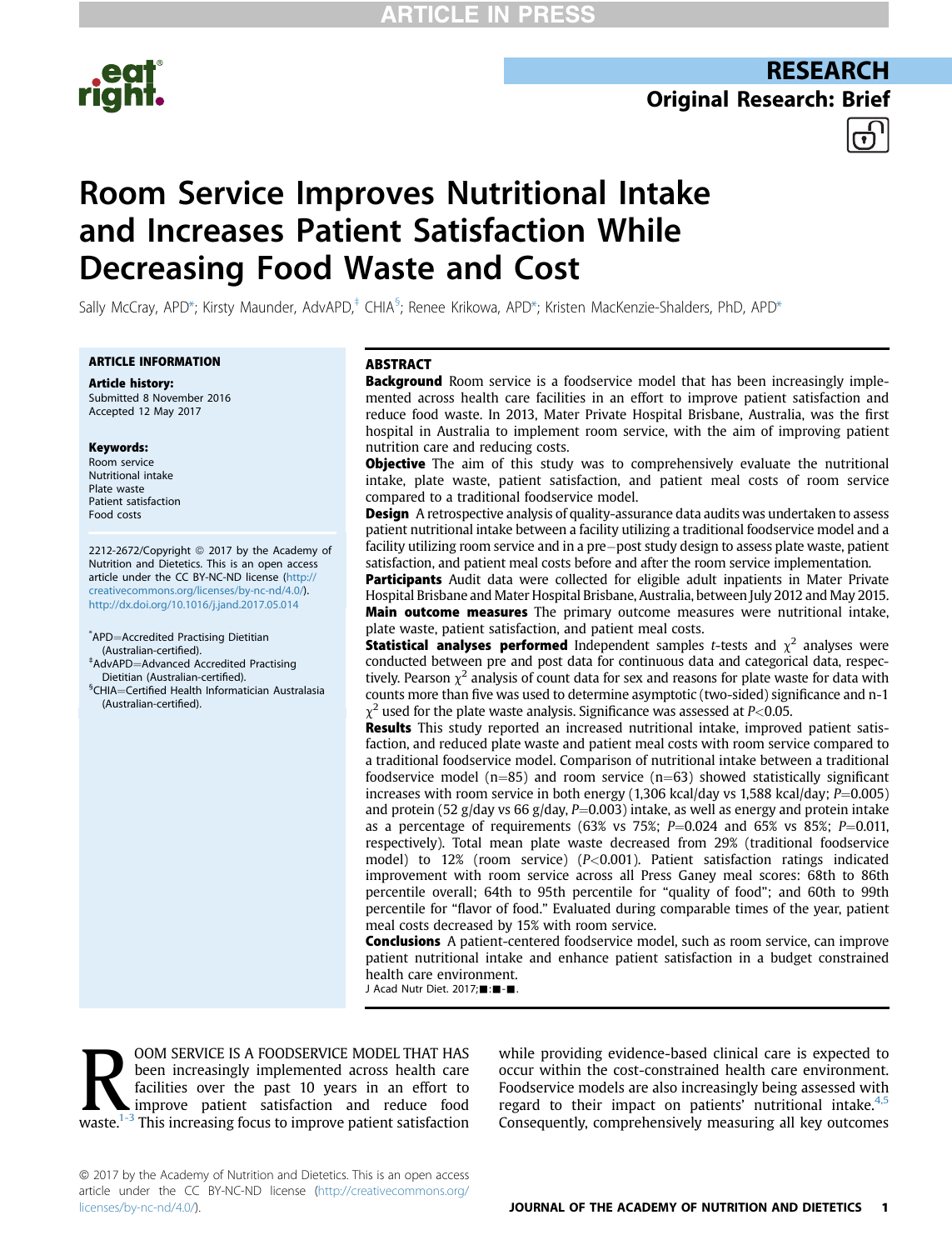### **ARTICLE IN PRESS**

### **RESEARCH** <u>research</u>

related to foodservice system improvements becomes important to ensure an evidence-based approach to determining optimal foodservice systems for hospitals.

As there is a paradigm shift to more personalized, patientcentered care, patient satisfaction has increasingly become a driver of high-quality care.<sup>2</sup> Foodservice quality has been linked to patient satisfaction $6$  and, in the United States, room service is increasingly being seen as the foodservice model for hospitals to meet this outcome. $1,2$ 

Increasing resource restrictions within the health care system are driving facilities to scrutinize the costs of service delivery and investigate avenues for saving. The provision of food to patients and associated levels of waste are often a priority focus in cost-management strategies. $\frac{1}{2}$ Sources of food waste are varied and can include foodservice model design (bulk cooking and rethermalizing, long lead time forecasting, and in-advance meal ordering), missed meals due to environmental factors (hospital procedure and test scheduling), and individual patient factors (reduced appetite and other impacts of clinical symptoms and treatments, such as nausea or  $\pi$  pain).<sup>7</sup> Foodservice models that can reduce or eliminate these sources of waste are considered optimal from this cost-management perspective.

Hospital malnutrition is a well-documented clinical issue associated with adverse clinical outcomes, increased mortality and morbidity, increased hospital length of stay, and increased costs. $8-12$  Poor food intake is now recognized as an independent risk factor for hospital mortality and clinical dietitians struggle with maximizing patients' nutritional intake in the health care setting. $11,13$  As a result, attention is increasingly being paid to the impact of foodservice models on patients' nutritional intake.<sup>9,14</sup>

While the room service model has been recommended to improve patient satisfaction and reduce food costs and/or food waste, $3,4,15,16$  few studies have investigated the impact of a room service model on patients' nutritional intake in comparison to their nutritional requirements. The few studies that have measured nutritional intake have been limited to specific patient populations, such as the pediatric population, $4.17$  or small subgroups of the adult patient population, such as cardiac, $18$  and therefore, these data may have limited application across other patient populations.

Similarities between the Australian and US health care sectors are evident in the challenges faced by dietitians and foodservices in delivering high-quality, cost-effective, and evidence-based foodservice models that assist patients to maintain adequate nutritional intake within the acute care environment.<sup>1,2,7,11,16,17</sup> Malnutrition prevalence rates as documented in the literature are also evidence of the ongoing challenges faced globally by dietitians in the identification, assessment, and treatment of this issue.8-11,13,19-21

The aim of this study was to comprehensively evaluate patient nutritional intake, plate waste, reasons for plate waste, patient satisfaction, and patient meal costs associated with room service compared to a manual, paper menu, tray line, set mealtime traditional foodservice model. The hypothesis is that the room service model will show improvements from the traditional foodservice model in

nutritional intake, plate waste, patient satisfaction, and meal costs.

#### **METHODS**

Mater Group comprises 5 individual facilities within its South Brisbane Campus (Queensland, Australia). Within this group, Mater Private Hospital Brisbane is a 200-bed private, acute care, adult hospital and Mater Hospital Brisbane is a 126-bed public acute care adult hospital. Both Mater Private Hospital Brisbane and Mater Hospital Brisbane have a similar case mix of patients, designated by subgroup in general medical, surgical, and oncology wards. The organizations' annual malnutrition point prevalence audit data shows comparable malnutrition prevalence rates for 2016 at 24% for Mater Private Hospital Brisbane and 27% for Mater Hospital Brisbane.

In June 2013, Mater Private Hospital Brisbane became the first hospital in Australia to implement room service as a patient foodservice model. At this time, Mater Private Hospital Brisbane transitioned from a traditional foodservice model to room service, using the CBORD Room Service Choice On-Demand module. $22$  In the room service model, patients order meals from a new single integrated a la carte style menu anytime between 6:30 AM and 7 PM by phoning room service representatives in a central call center. Meals are prepared on demand and delivered within 45 minutes of receiving the order. The remaining facilities on the campus, including Mater Hospital Brisbane, continued using the traditional foodservice model. In this model, patients order their meals via completing a paper menu (cook fresh, 14-day cycle menu) up to 24 hours before meals, which are then collected at a set time by nutrition assistant staff. Meals are delivered at set meal times during the day: breakfast between 6:30 and 7:30 AM; lunch between 11:45 AM and 12:45 PM; and dinner between 5:00 and 6:00 PM.

Menus for both room service and traditional foodservice model were entered into the CBORD Food and Nutrition Solutions (Nutrition Service Suite and Foodservice Suite) $23,24$ and analyzed for nutritional quality and to ensure compliance to therapeutic diets and the New South Wales Agency for Clinical Innovation Nutrition Standards for Adult Inpatients and Queensland Health Nutrition Standards for Meals and Menus.<sup>25,26</sup>

A retrospective analysis of nutritional intake data collected at Mater Hospital Brisbane traditional foodservice model (pre) in August 2014 and Mater Private Hospital Brisbane room service (post) in May 2015 was conducted. Audits for nutritional intake were not completed for Mater Private Hospital Brisbane before transitioning to room service in June 2013. As Mater Hospital Brisbane and Mater Private Hospital Brisbane shared the same menu, foodservice model (traditional foodservice model), and staff before Mater Private Hospital Brisbane transitioning to room service, using Mater Hospital Brisbane traditional foodservice model audit data was considered appropriate for comparison of traditional foodservice model to room service. A retrospective analysis of routinely collected quality-assurance data in a pre-post study design measured plate waste, patient satisfaction, and overall patient meal costs to enable a comparison of traditional foodservice model (pre) and room service (post) at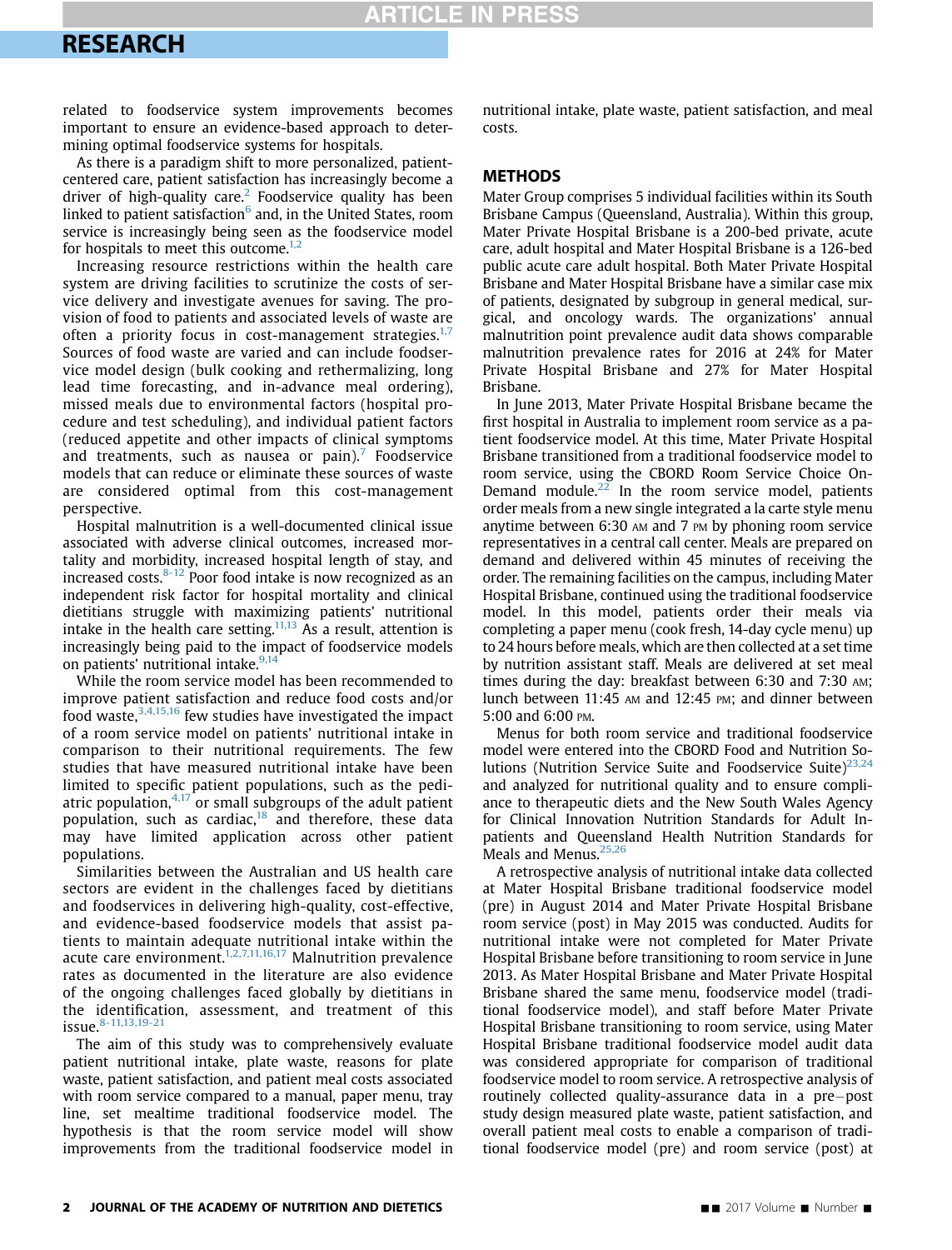Mater Private Hospital Brisbane between July 2012 and May 2015.

Due to the retrospective analysis design of this study, there were several different time points for the data collection between July 2012 and May 2015. Throughout this time period the foodservice model; staffing; equipment and menu content, design, and recipes all remained the same (with the exception of room service implementation changes). Brisbane, Australia, has a subtropical climate with relatively small variation in seasonal temperatures between summer  $(28<sup>°</sup>$  to 29 °C [82 $\degree$  to 84 $\degree$ F]) and winter (24 $\degree$  to 25 $\degree$ C [75 $\degree$  to 77 $\degree$ F]) months.27 Minimal changes to food preferences due to seasonal variation are seen and any major influence on food selection in the air-conditioned hospital environment is unlikely.

The Mater Health Human Research Ethics Committee assessed this project as exempt from requiring ethical approval. As a retrospective analysis of deidentified routine audit data, it did not meet the definition of research in accordance with the [Australian] National Statement on Ethical Conduct in Human Research.<sup>28</sup>

#### Nutritional Intake

Nutritional intake data were collected by University nutrition and dietetics students during their foodservice internship placements. The data collection was supervised by the nutrition and dietetics department's senior clinical educator, senior foodservices dietitian, and director of nutrition and dietetics, as part of the quality-assurance process. Students were provided 1 day of training in the data collection methodology and use of the tool by the senior clinical educator, including knowledge of serving sizes, and were assessed in the use and scoring of the tool to ensure accuracy and uniformity of data collection between auditors. During these audits, patient demographic data, including age, sex, weight, and height was obtained via hospital records. A meal intake observation tool using a 5-point visual scale  $(0, \frac{1}{4}, \frac{1}{2}, \frac{1}{2})$  $^{3}/_{4}$ , all) was used to record the volume of each meal consumed by the patient. $29$  This tool is a quick way to evaluate intake, has been widely used in practice and has been published in studies with large cohorts.<sup>13,29</sup> Total nutritional intake was recorded across a minimum 24-hour consecutive period, including all meals and snacks to determine energy and protein intake per day. Nutritional intake audits were undertaken during a 4-day period in August 2014 for traditional foodservice model (at Mater Hospital Brisbane) and May 2015 for room service (at Mater Private Hospital Brisbane). Patients were excluded if they were classified as nil per os, restricted to fluids only, on enteral or parenteral nutrition, younger than18 years old, critically ill or palliative, did not have a weight recorded, or had less than 24 hours of consecutive nutritional intake data. Number of meals ordered per group was not collected because, although this is set for traditional foodservice model (3 meals and 3 snacks per day), it is not set for room service, and patients are able to order as many or as few meals and snacks as they like.

Nutritional analysis was performed using CBORD Food and Nutrition Solutions, $^{23,24}$  which contains the AusNut Special Edition nutrient database.<sup>30</sup> The recorded percentage (volume) of each individual menu item consumed was assessed separately and used to calculate energy (in kilocalories) and protein (in grams) for individual patient's meals across a 24 hour period.

The patient's weight was used to estimate their energy and protein requirements by subgroup: medical (30 kcal/kg; 1.0 g/kg protein), surgical (30 kcal/kg; 1.2 g/kg protein), and oncology (32 kcal/kg; 1.35 g/kg protein). When body mass index (calculated as  $\text{kg/m}^2$ ) was >30, adjusted ideal body weight was used to calculate these requirements to reflect current clinical practice on the wards. $31-37$  A comparison was then made to assess percentage of protein and energy consumed against estimated requirements by patient subgroup.

#### Plate Waste

Plate waste was measured by University nutrition and dietetics students during their foodservice internship placements via quantitative data collection using a 5-point visual scale  $(0, \frac{1}{4}, \frac{1}{2}, \frac{3}{4}$ , all) meal intake observation tool<sup>13,29</sup> at Mater Private Hospital Brisbane during a 4-day period in traditional foodservice model during March 2013, and in room service in May 2015. The 5-point visual scale tool was used to evaluate each of the individual food items on the plate and from that the overall plate waste was calculated. Students were provided 1 day of training in the data collection methodology and use of the tool by the senior clinical educator, including knowledge of serving sizes, and were assessed in the use and scoring of the tool to ensure accuracy and uniformity of data collection between auditors. Overall percentage of plate waste was calculated. All of the edible components of items ordered were evaluated, including beverages, with the exception of bottled water given its nil contribution to energy and protein intake. Patients were excluded if they were nil per os, restricted to fluids only, on enteral or parenteral nutrition, younger than 18 years old, or critically ill or palliative. For patients who had plate waste recorded, a semi-structured interview with each patient was completed to capture reasons for plate waste. Patients were asked, "What would you say is the main reason that you haven't been able to eat your meal today?" Based on previous audit experience, a list of 13 predefined reasons plus "other" was provided for data collectors to select as the main reason(s) that patients reported for not consuming part or all of their meal. Patients were excluded from interview if they were unable to communicate, were in isolation rooms, or did not consent to interview.

#### Patient Satisfaction

Patient satisfaction was analyzed using the organization's routine Press Ganey<sup>38</sup> survey data results for Mater Private Hospital Brisbane within the benchmarking category "Private Hospitals 151 to 300 beds," to measure performance against peer organizations. Seven food domains are measured via Press Ganey survey, including overall satisfaction with meals; courtesy of staff serving food; temperature of the food; quality of the food; flavor of the food; timeliness of the delivery; and special/restricted diet explained. Room service implementation occurred in the second quarter of 2013. Survey results were compared for quarter 1 in 2013 (traditional foodservice model), quarter 1 in 2014 (room servicetime 1) and quarter 1 in 2015 (room service-time 2). Survey questions remained the same throughout this period.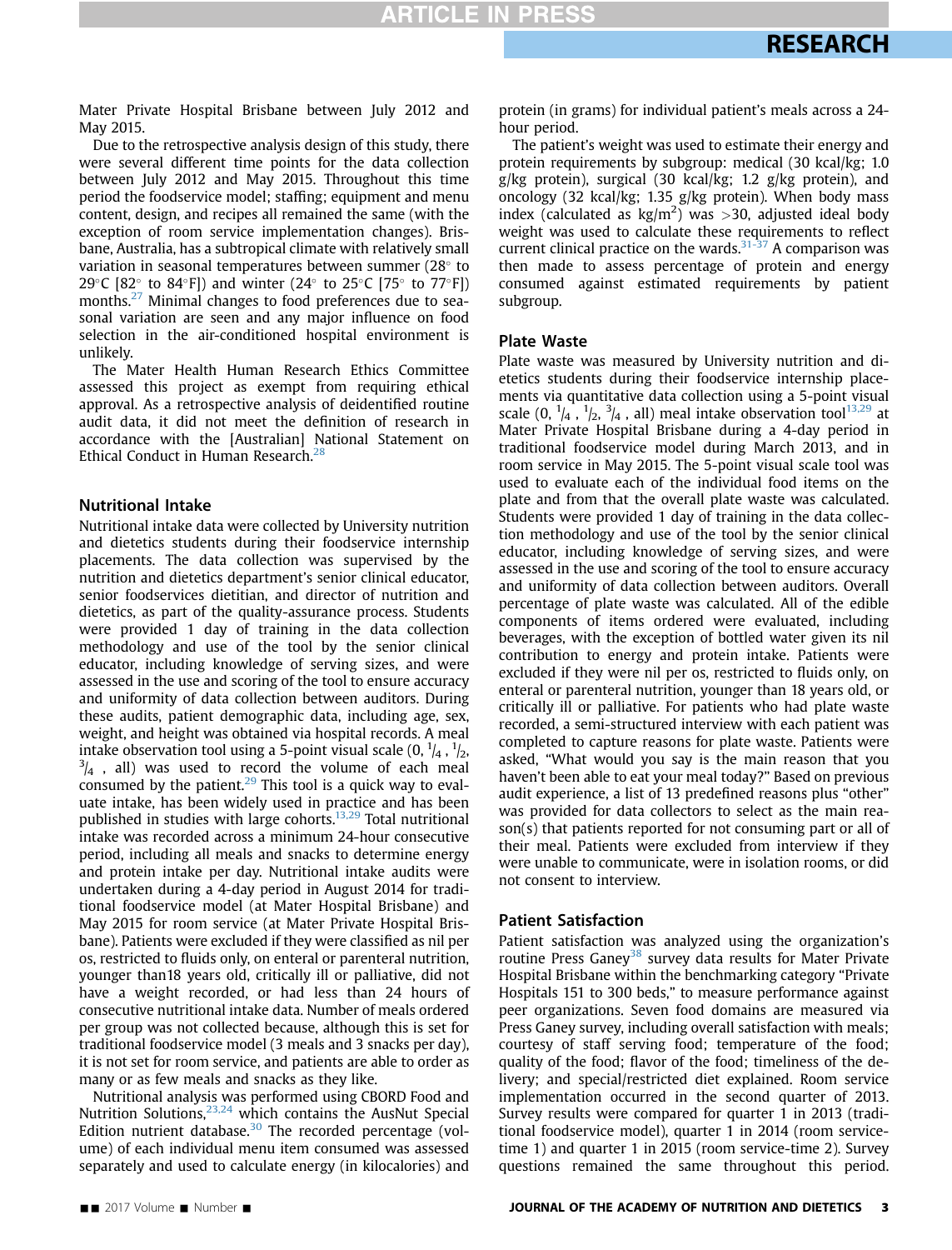### **RESEARCH** <u>research</u>

Comparable quarter results were analyzed to minimize impact of seasonal fluctuations and variations.

#### Patient Meal Costs

Total food costs for all patient meals were obtained from foodservice department end-of-month finance expense reports and were compared between traditional foodservice model and room service for Mater Private Hospital Brisbane. Traditional foodservice model data were analyzed for the 5-month period July to November 2012 and room service data for the 5-month period July to November 2014. Comparable 5-month datasets were used to avoid seasonal fluctuations in food costs and use. Australian annual mean inflation rate for food for the period 2012 to 2015 was 2.1% and was considered when evaluating overall patient meal cost data for this period.<sup>39</sup> Patient meal costs were calculated and compared as patient food cost per occupied bed day. Occupied bed days were comparable for each period: 43,201 occupied bed days for traditional foodservice model and 42,172 occupied bed days for room service.

#### Data Analysis

Statistical analysis was performed using SPSS software.<sup>40</sup> For dietary intake and continuous demographic data, descriptive statistics (mean, standard deviation, and percentages) were calculated. Checks for normality were conducted using histograms and Q-Q box plots with the Shapiro-Wilk test applied as required. Log-transformations were undertaken for non-normative data. Independent samples *t*-tests and  $\chi^2$  analyses were conducted between pre and post data for continuous data and categorical data, respectively. A Pearson  $\chi^2$  analysis of count data for sex and reasons for plate waste for data with counts more than five was used to determine asymptotic (two-sided) significance and n-1  $\chi^2$  used for the plate waste analysis. Significance was assessed at  $P<0.05$ .

#### **RESULTS**

## Nutritional Intake

Nutritional intake data were collected for 85 patients for traditional foodservice model and 63 patients for room service. There was no significant difference between participant demographics of age, weight, and sex in the traditional foodservice model vs the room service model (Table 1).

After the introduction of room service, mean energy intake, protein intake, percent of estimated energy requirement, and percent of estimated protein requirement all increased significantly from traditional foodservice model values  $(P=0.005, P=0.003, P=0.024, and P=0.011, respectively)$ (Table 2). When analyzed for the oncology, surgical, and medical wards, respectively, there was a significant increase in energy intake, protein intake, percent of estimated energy requirement and percent of estimated protein requirement in the medical wards for room service  $(n=23)$  in comparison to traditional foodservice model  $(n=21)$  (P=0.045, P=0.019,  $P=0.019$ , and  $P=0.021$ , respectively). Comparative data for surgical and oncology subgroups is shown in Table 3.

#### Plate Waste

Plate waste data included a total of 1,428 individual food items served to 244 patients with traditional foodservice

Table 1. A comparison of patient demographic characteristics between a group<sup> $a$ </sup> of adult inpatients receiving a traditional foodservice model at the Mater Hospital Brisbane (Australia) in August 2014 and a group<sup>a</sup> of adult inpatients receiving room service at the Mater Private Hospital Brisbane (Australia) in May 2015

| <b>Characteristic</b>    | Traditional<br>foodservice<br>model $(n=85)$                  | Room service<br>$(n=63)$ | P<br>value <sup>b</sup> |
|--------------------------|---------------------------------------------------------------|--------------------------|-------------------------|
|                          | $\longleftarrow$ mean $\pm$ SD <sup>c</sup> $\longrightarrow$ |                          |                         |
| Age, y                   | $62.9 + 19.5$                                                 | $66.3 \pm 15.1$          | 0.234 <sup>d</sup>      |
| Weight, kg               | $79.9 + 24.8$                                                 | $76.9 + 19.6$            | $0.417^d$               |
|                          | $\longleftarrow$ n (%) $\longrightarrow$                      |                          |                         |
| Sex                      |                                                               |                          | 0.958 <sup>e</sup>      |
| Female                   | 49 (58)                                                       | 36 (57)                  |                         |
| Male                     | 36 (42)                                                       | 27(42)                   |                         |
|                          | -mean+SD                                                      |                          |                         |
| EER, <sup>f</sup> kcal/d | $2,131 \pm 418$                                               | $2,181 \pm 475$          | 0.506 <sup>d</sup>      |
| $EPR, g$ q/d             | $83.9 + 17.8$                                                 | $83.8 + 21.4$            | 0.943 <sup>d</sup>      |

<sup>a</sup>Patients from nutritional intake analysis.

bp<0.05 indicates statistical significance.

<sup>c</sup>SD=standard deviation.<br><sup>d</sup>independent sample t-

<sup>d</sup>Independent sample t-test (two-tailed). Data assumptions met. Equal variances not assumed due to Levene's test for equality of variances.

 ${}^{\rm e}\chi^2$ .

fEER=estimated energy requirement.<br>genn-ostimated protein requirement

<sup>9</sup>FPR=estimated protein requirement.

Table 2. A comparison of energy and protein intake (absolute and percent of requirements) between a group of adult inpatients receiving a traditional foodservice model at the Mater Hospital Brisbane (Australia) in August 2014 and a group of adult inpatients receiving room service at the Mater Private Hospital Brisbane (Australia) in May 2015<sup>a</sup>

|                                            | <b>Traditional</b>                                        |                              |        |
|--------------------------------------------|-----------------------------------------------------------|------------------------------|--------|
|                                            | foodservice Room                                          |                              |        |
|                                            | model                                                     | service                      | Р      |
| Variable                                   | $(n=85)$                                                  | $(n=63)$                     | valueb |
|                                            | $\longleftarrow$ mean + SD <sup>c</sup> $\longrightarrow$ |                              |        |
| Mean energy intake, kcal/d $1,306 \pm 514$ |                                                           | $1,588 \pm 652$ 0.005        |        |
| Mean protein intake, g/d                   | $52.3 + 23.9$                                             | $65.9 + 29.6$ 0.003          |        |
| Proportion of EER, <sup>d</sup> %          | $63.0 + 26.4$                                             | 75.1+33.0 $0.024^e$          |        |
| Proportion of EPR, %                       | $65.0 + 33.4$                                             | 84.7+52.4 0.011 <sup>e</sup> |        |

<sup>a</sup>Fluid diets excluded for all analyses.

**b**Independent Samples t-test (two-tailed). Data assumptions met. Equal variances not assumed due to Levene's test for equality of variances.  $P < 0.05$  indicates statistical significance.

<sup>c</sup>SD=standard deviation.<br><sup>d</sup>EER-estimated energy

dEER=estimated energy requirement.

<sup>e</sup>Log transformed.

fEPR=estimated protein requirement.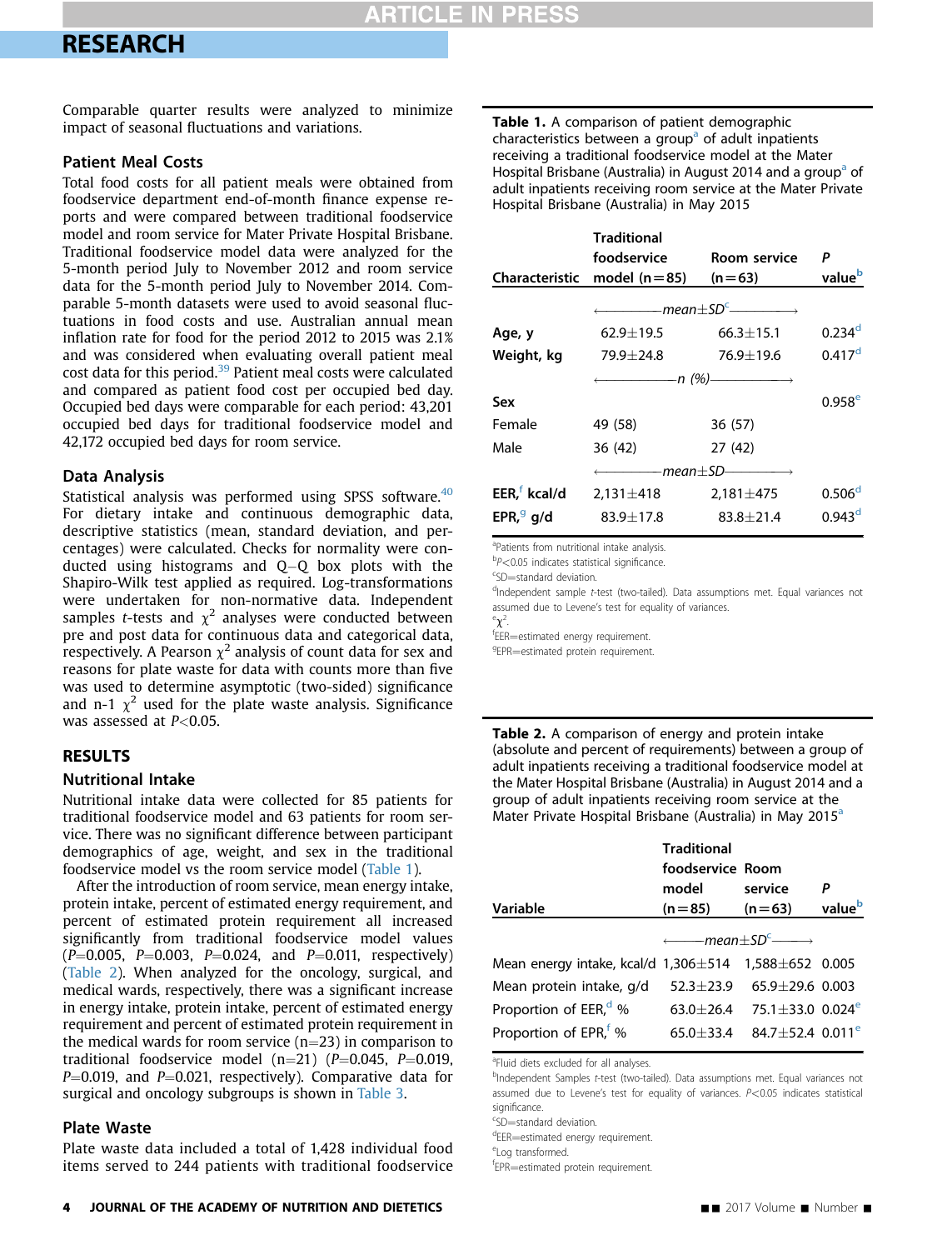### **RTICLE IN PRES**

Table 3. A comparison of energy and protein intake (absolute and percent of requirements) between a group of adult inpatients receiving a traditional foodservice model at the Mater Hospital Brisbane (Australia) in August 2014 and a group of adult inpatients receiving room service at the Mater Private Hospital Brisbane (Australia) in May 2015 by ward

| receiving a traditional foodservice model at the Mater Hospital Brisbane (Australia) in August 2014 and a group of adult<br>inpatients receiving room service at the Mater Private Hospital Brisbane (Australia) in May 2015 by ward |                                            |                                                   |                                  |                      |  |  |
|--------------------------------------------------------------------------------------------------------------------------------------------------------------------------------------------------------------------------------------|--------------------------------------------|---------------------------------------------------|----------------------------------|----------------------|--|--|
| Variable                                                                                                                                                                                                                             | Traditional foodservice model <sup>a</sup> | Room service <sup>b</sup>                         | Difference, mean±SE <sup>c</sup> | P value <sup>d</sup> |  |  |
|                                                                                                                                                                                                                                      |                                            | $-mean \pm SD^\mathrm{e}$ . The contract of $\pm$ |                                  |                      |  |  |
| Energy intake, kcal/d                                                                                                                                                                                                                |                                            |                                                   |                                  |                      |  |  |
| Oncology                                                                                                                                                                                                                             | 1,288±474                                  | 1,703±801                                         | $415 + 278$                      | $0.148$ <sup>t</sup> |  |  |
| Medical                                                                                                                                                                                                                              | 1,336±523                                  | $1.696 \pm 623$                                   | 360±174                          | $0.045$ <sup>t</sup> |  |  |
| Surgical                                                                                                                                                                                                                             | 1,297±526                                  | $1,382 \pm 509$                                   | $85 + 132$                       | $0.522^{t}$          |  |  |
| Protein intake, g/d                                                                                                                                                                                                                  |                                            |                                                   |                                  |                      |  |  |
| Oncology                                                                                                                                                                                                                             | $45.7 \pm 22.1$                            | $64.2 \pm 32.7$                                   | $18.4 \pm 11.6$                  | $0.126^{t}$          |  |  |
| Medical                                                                                                                                                                                                                              | $55.1 \pm 25.1$                            | 74.7±28.0                                         | $19.7 + 8.0$                     | 0.019 <sup>t</sup>   |  |  |
| Surgical                                                                                                                                                                                                                             | $52.5 \pm 23.9$                            | 58.0 $\pm$ 27.3                                   | $5.5 \pm 6.3$                    | $0.382^{t}$          |  |  |
| Proportion, % of EER <sup>9</sup>                                                                                                                                                                                                    |                                            |                                                   |                                  |                      |  |  |
| Oncology                                                                                                                                                                                                                             | $58.9 \pm 24.5$                            | $72.1 \pm 32.3$                                   | $13.1 \pm 11.8$                  | $0.275$ <sup>t</sup> |  |  |
| Medical                                                                                                                                                                                                                              | $64.3 \pm 23.1$                            | $88.1 \pm 39.7$                                   | $23.8 + 9.7$                     | 0.019 <sup>h</sup>   |  |  |
| Surgical                                                                                                                                                                                                                             | $63.2 \pm 28.2$                            | $63.9 \pm 20.1$                                   | $0.7 + 5.7$                      | 0.904 <sup>h</sup>   |  |  |
| Proportion, % of EPR                                                                                                                                                                                                                 |                                            |                                                   |                                  |                      |  |  |
| Oncology                                                                                                                                                                                                                             | $49.5 \pm 25.0$                            | $65.7 \pm 32.7$                                   | $16.3 \pm 11.9$                  | $0.185$ <sup>t</sup> |  |  |
| Medical                                                                                                                                                                                                                              | $76.3 \pm 40.1$                            | 117.0 $\pm$ 67.2                                  | $40.6 \pm 16.9$                  | $0.021$ <sup>f</sup> |  |  |
| Surgical                                                                                                                                                                                                                             | $63.5 \pm 30.9$                            | $66.4 \pm 26.5$                                   | $2.9 \pm 7.5$                    | $0.705$ <sup>t</sup> |  |  |

a Oncology, n=10; medical, n=21; and surgical, n=54. b<br>b Oncology, n=18; medical, n=23; and surgical, n=22

 $b$ Oncology, n=18; medical, n=23; and surgical, n=22.

<sup>c</sup>SE=standard error.

 $d$ Independent sample t-test. Data assumptions met.  $P<0.05$  indicates statistical significance.

<sup>e</sup>SD=standard deviation.<br><sup>f</sup>Equal variances assumer

Equal variances assumed due to Levene's test for equality of variances.

<sup>g</sup>EER=estimated energy requirement.

hEqual variance not assumed due to Levene's test for equality of variances.

i EPR=estimated protein requirement.

model in comparison to 1,032 individual food items served to 200 patients with room service. Overall, the mean plate waste decreased significantly from 29% to  $12% (P<0.001)$ . When analyzed by subgroup, significant decreases were seen in the oncology wards from  $34\%$  to  $6\%$  ( $P=0.029$ ), and the surgical wards from 31% to 15% ( $P=0.020$ ). While plate waste for the medical subgroup decreased from 20% to 11%, it was not statistically significant ( $P=0.072$ ). Data on patient reasons for waste were compared between traditional foodservice model (reported reasons for waste n=294) and room service (reported reasons for waste  $n=98$ ). Default meals, inadequate menu, and ordering issues were no longer reported as a reason for plate waste in room service compared to traditional foodservice model (Table 4).

#### Patient Satisfaction

Improvements in patient satisfaction were seen on five of seven food measures across consecutive and similar quarter periods, and an increase in satisfaction on all food measures during a 2-year period (Figure).

### Patient Meal Costs

Compared to a 5-month period for traditional foodservice model, total patient meal costs were decreased by 15% for the equivalent 5-month period for room service. Staffing (fulltime equivalent levels) remained unchanged pre and post implementation.

#### **DISCUSSION**

DISCUSSION As hospital foodservice models increasingly transform to meet a range of key performance indicators within the health care setting, comprehensive measurement of the benefits is crucial. Some research has shown the benefits of room service in decreasing food costs and waste, $1.4$  while other research has evaluated the improvement in patient satisfaction. $3,15,16$  However, there is a paucity of literature on the impact on patient nutritional intake. This is the first study to comprehensively measure the impact of a room service model, incorporating data on nutritional intake specific to patient subgroup in an acute care adult hospital, while also measuring key outcomes around plate waste, patient satisfaction, and meal costs. Systematically measuring each of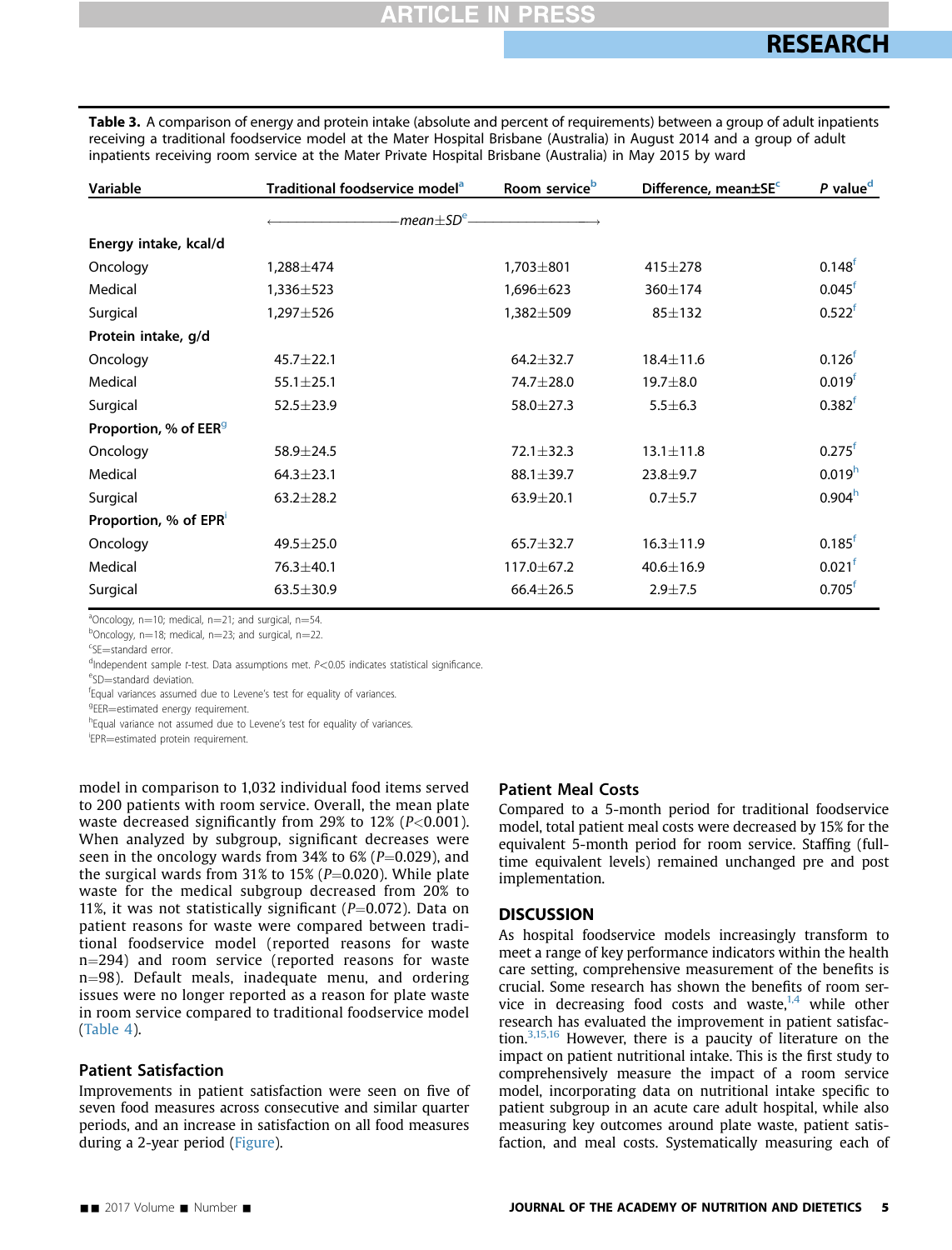### **ARTICLE IN PRESS**

### **RESEARCH** <u>research</u>

Table 4. A comparison of patient reasons for plate waste between a group of adult inpatients receiving a traditional foodservice model in March 2013 and a group of adult inpatients receiving room service in May 2015 at Mater Private Hospital Brisbane (Australia)<sup>a</sup>

|                                                               | <b>Traditional Foodservice</b><br>Model $(n=294^b)$ |       | <b>Room Service</b><br>$(n=98^b)$ |       |
|---------------------------------------------------------------|-----------------------------------------------------|-------|-----------------------------------|-------|
| Patient reason for plate waste                                | n                                                   | $\%$  | n                                 | $\%$  |
| Satiated/satiation                                            | 156                                                 | 53    | 44                                | 45    |
| Surgery/medical/eating discomfort/nausea/unwell/taste changes | 39                                                  | 13    | 12                                | 12    |
| Taste/temperature/dislike/texture/appearance                  | $31*$                                               | $11*$ | $25*$                             | $26*$ |
| Appetite/hunger                                               | 26                                                  | 9     | 9                                 | q     |
| Default meal                                                  | 17                                                  | 6     | 0                                 |       |
| Portion too large                                             | 13                                                  |       | 8                                 | 8     |
| Inadequate menu                                               | 6                                                   |       |                                   |       |
| Order system/in advance/eating timeframes                     |                                                     |       |                                   |       |
| Away at time of delivery                                      |                                                     |       |                                   |       |
| Diet type/restrictions                                        |                                                     |       |                                   |       |
| Treatment by staff/visitor                                    |                                                     |       |                                   |       |
| Assistance/environment                                        | O                                                   |       |                                   |       |
| Other                                                         | 0                                                   | 0     | 0                                 |       |

<sup>a</sup>Data assumptions met. Pearson  $\chi^2$  analysis only conducted for counts more than five.

 $^{\rm b}$ n $=$ number of reported reasons. Number of patients, traditional foodservice model $=$ 244; room service $=$ 200.  $*P<0.05$ .



Mater Private Hospital Brisbane (Australia). The three time points included traditional foodservice model (TM) before room service (RS) implementation (n=433), RS post time 1 (within 6 months of RS implementation; n=412) and RS post time 2 (more than 1 year after RS implementation;  $n=375$ ). n=number of patient responses to food component of survey.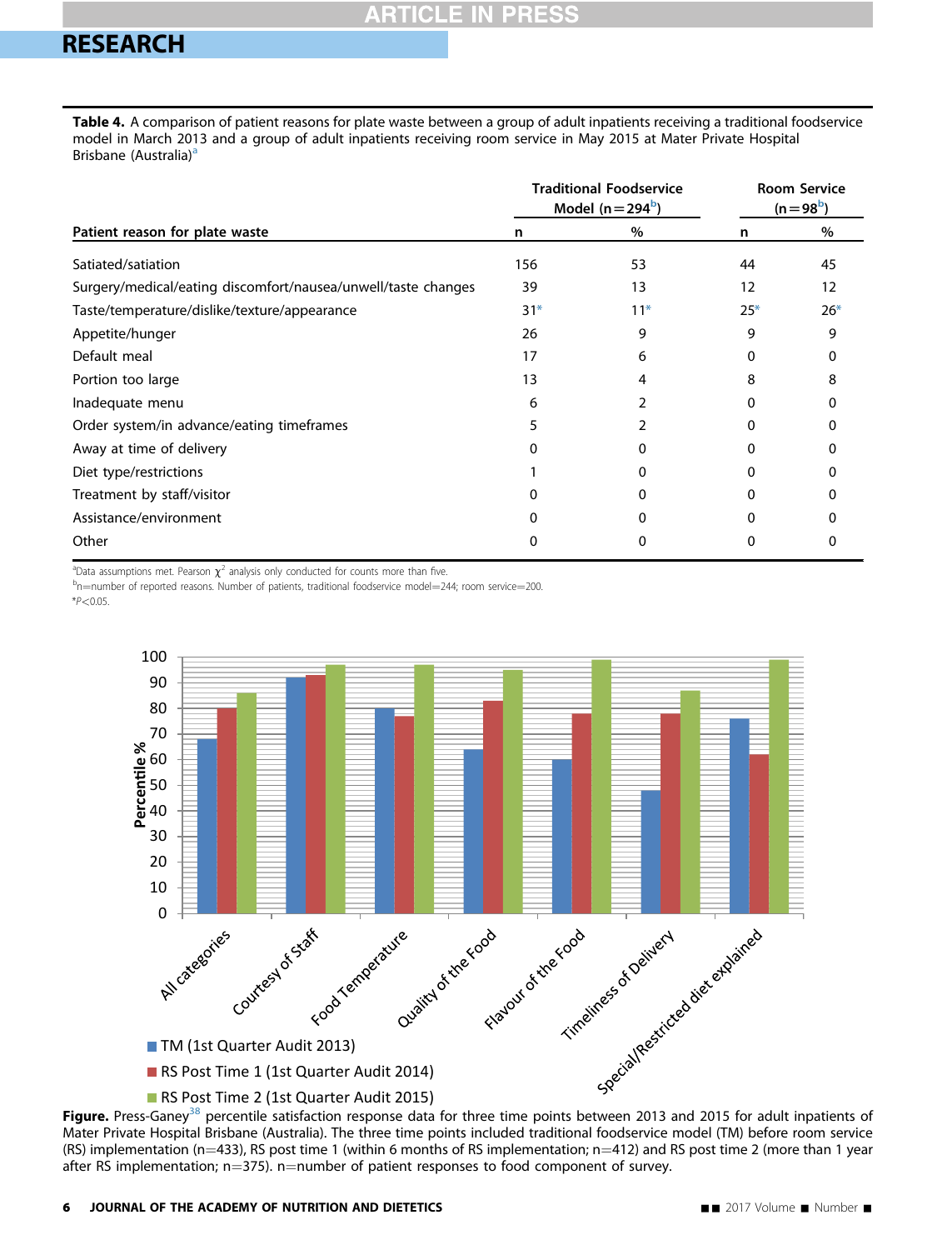these key outcomes and recognizing the impact and connection each measure can have on the other allows for a balanced, evidence-based approach to foodservice model evaluation.

In popular foodservice literature, the philosophy of room service is that patients can choose to eat when and what they feel like (within therapeutically determined diet compliance limits), $41,42$  leading to the expectation that they will eat a greater proportion of what they order. This premise was supported through these research findings. A focus on foodservice models is becoming increasingly important to clinicians as they search for strategies to enable increased intake for patients in the acute care setting to minimize nutritional risk and negative outcomes associated with malnutrition.

Statistically significant increases were seen in both total energy (kilocalories) and protein (grams) intake in room service in comparison to traditional foodservice model, as well as a statistically significant increase in intake as a percentage of requirements for both energy and protein. This was also seen for the medical subgroup. Many patient populations face significant challenges in meeting their nutritional requirements in the hospital setting and with poor food intake recognized as an independent risk factor for hospital mortality and negative and costly clinical outcomes, $11,13$  foodservice models that facilitate improved nutritional intake can be considered both clinically and financially beneficial.

The oncology population is typically a very difficult patient population to feed because of disease and treatment symptoms, such as poor appetite, feelings of nausea, and being unwell, as well as regular and rapid taste changes due to both disease and treatments. $3,15-17$  These patients often find it difficult to order meals in advance, as indicated in the reasons for waste provided by patients in plate waste data. These patients benefit from being able to eat at times that they feel hungry or have some appetite rather than at predetermined set meal times. A similar benefit is seen in surgical populations who may be fasting for periods of time that regularly coincide with set meal times. This can result in patients who often have higher than normal nutrient requirements<sup>43,44</sup> having less opportunity to eat due to incompatibility between hospital set meal times and clinical treatment schedules. While room service was anticipated to overcome these barriers and significant increases in energy and protein intake were reached in the medical subgroup, significant differences in energy and protein intake between the traditional foodservice model and room service model were not found for oncology or surgical ward patients in this study. More appropriately powered research is needed with larger numbers of patients per subgroup to further investigate this hypothesis.

Overcoming barriers to reduced intake have predominantly focused to date on strategies to improve menu content quality, variety, and choice, including providing high-protein/ energy-enriched choices and supplements; ward-based strategies, such as protected meal times; spoken bedside menu ordering models, and increased interactions with meal order staff.<sup>5,45-49</sup> The room service model delivers on many of these strategies, but also addresses the traditional limitations around timing of meals (no set meal times) while simultaneously expanding menu choice and availability throughout the day (most menu items available across the day) to

facilitate a truly patient-centered approach. The redesign of the menu for room service allows for increased flexibility and selection of items through the "build your own" concept, such as for sandwiches and omelets, as well as an increased scope of the types of items considered for menu inclusion, given the short-order nature of this model (such as burgers and pizzas), which would not be suitable for a bulk cooking in advance model. Therefore, this menu may be considered a more appealing and higher-quality menu with regard to both the number and type of items available, contributing to increased nutritional intake through item acceptability, irrespective of service design. However, it is the nature of the room service design (cook on demand) that allows these types of items to be offered. This comprehensive approach to providing patients with a wide range of high-quality foods at a time when they feel like eating is most likely to drive increases in intake.

Nutritional intake is often inferred via plate waste studies. $7,16$  Kuperberg and colleagues<sup>4</sup> reported on increased nutritional intake in a pediatric population similar to Williams and colleagues, $17$  but neither measured intake relative to requirements. A study of adult cardiology patients<sup>18</sup> reported an increase in energy intake, primarily from fat sources, but no change in protein intake. They focused on the specific characteristics of the cardiology patient, including body mass index and the relative contribution of macronutrients carbohydrate vs fat to total energy intake and the associated risks of these. Intake data were collected via patient completed self-reported intake sheets. Doorduijn and  $\text{colleaves}^{14}$  used food order data as a measure of food intake to report on nutritional intake in a room service style model ("At Your Request"), but did not have data for their pre (non-room service) model to compare, and only assessed intake against nutritional status (body weight, hand grip strength, and Malnutrition Universal Screening Tool<sup>50</sup> score).

This study showed a reduction in overall plate waste (29% to 12%) to levels significantly lower than traditional, order in advance, preplated meal models, which range between 20% and 40%.<sup>7</sup> This is consistent with a reduction seen in another room service study.<sup>16</sup> The premise of room service is that patients can order "what they want, when they want it" resulting in greater intake and therefore less waste. Bulk service systems whereby the patient can choose what they feel like at the time of eating from a bulk service trolley have reported up to 50% less plate waste compared with preplated systems, but have the added waste of bulk food unserved from the trolley.<sup>7</sup> The benefit of cook on demand room service is that it enables an increase in patient intake, while reducing both individual patient plate waste and eliminating bulk cooking waste typically seen in order in advance, bulk cooking models. This study showed significant reductions in plate waste in patient populations that are typically most difficult to feed, such as the oncology population. When comparing reasons for waste between traditional foodservice model and room service, while the most common reason remained the same (satisfied/satiation), the next most common response for leaving food differed between the two groups. Traditional foodservice model group listed feeling nausea/unwell/discomfort/taste changes, whereas room service group listed taste/temperature/dislike of foods. The traditional foodservice model group also listed default meals (not getting a meal that the patient ordered) as a reported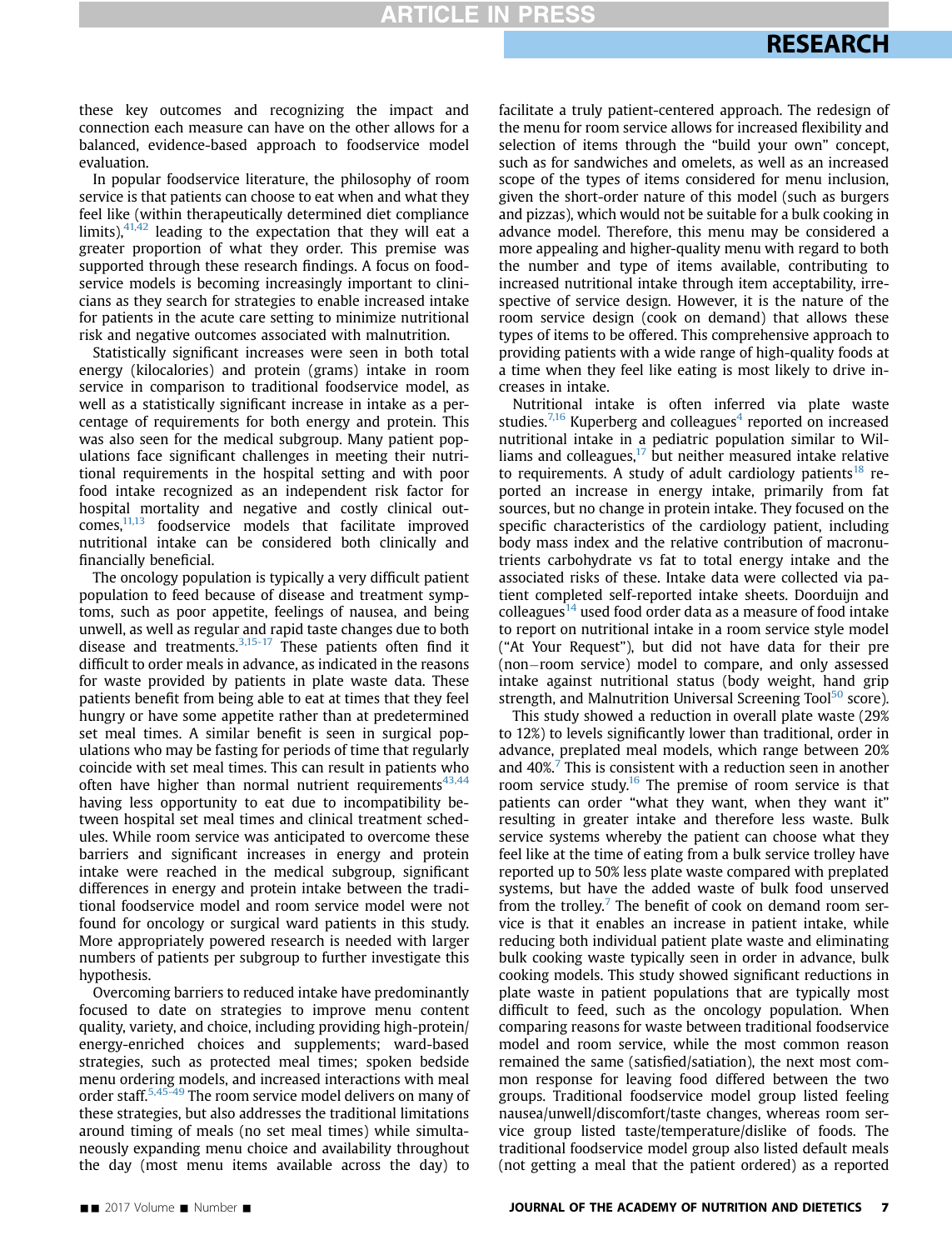### **RTICLE IN PRESS**

### **RESEARCH** <u>research</u>

reason for plate waste as well as difficulty ordering meals so far in advance, with patients not knowing what they would feel like eating the next day. In contrast, there are no default meals in the room service model and no requirement to order in advance.

The positive impact of room service on patient satisfaction is commonly reported in the literature. It has been reported as both a driver and an outcome of this model. $1,2,6$  Consistent with previous research, this study demonstrated increases in patient satisfaction via Press Ganey survey.<sup>38</sup> Improvements were seen on five of seven food measures across consecutive and similar quarter periods and an increase in satisfaction on all food measures during a 2-year period. Aase<sup>2</sup> describes multiple factors that may impact on patient satisfaction as it relates to food, including other aspects of clinical care, reduced patient anxiety in general, and the effect of personable service and connection with patients by meal order and delivery staff. Conversely, food may be considered an important aspect in mitigating anxiety, stress, and suffering of a patient.<sup>2</sup> It could also be expected that patients with greater control over their meal choices and times would report greater satisfaction. Room service addresses a number of these factors through increased staff to patient interactions and patient control in meal ordering when compared to a traditional foodservice model. A key point of difference from the traditional foodservice model that might be beneficial to patient satisfaction is the elimination of structured meal times, focusing the hospital's meal service around the patient's clinical treatment schedule, rather than being driven by the organization's operational production schedule.

A reduction in food costs expected with room service has been reported in the literature. $4,51$  This study reported a 15% reduction in total patient meal costs with room service, which may be attributed to a number of factors. Food costs can be affected by a number of variables within a foodservice system or model. These include the number and type of patients and corresponding diet complexities; therapeutic diet menu integration and associated additional production of items for special diets; lead time between patient meal ordering, cooking and delivery; and the misalignment of meal time and clinical procedure schedules, resulting in missed meals and production of additional or extra meals. In the transition to room service in this study, menu redesign to a single a la carte restaurant style menu occurred. The clinical and foodservice dietitians worked closely with the executive chef to ensure 97% of therapeutic diets were integrated into the single menu, eliminating the cost of producing extra items for special diets. The removal of bulk cooking and corresponding overproduction waste is also expected to have contributed to the reduction in food costs. It is likely that a reduction in overordering of extra meals for patients who did not receive their choice (eg, patients who did not get to place a meal order or had their diet requirements change after completing their original menu order) was a significant contributor to the reduction in waste with a corresponding impact on the reduced costs. The timeliness of meal ordering in the room service model ensures that patient's diet requirements are current when they order their meals, and the meals are cooked to order. All of these variables link to potential sources of waste that contribute to meal costs. By

eliminating many of these sources of waste, room service can result in cost savings compared with traditional models as found in this study.

In transition to room service, there was also a removal of routine mid-meals/snacks ordered for patients on specific therapeutic diets, which are expected to have contributed to the overall decrease in food costs. Interestingly, rather than a reduction in nutritional intake, which might have been expected after this removal, patient nutritional intake increased overall. Further research into meal ordering and intake patterns in the room service model may be useful to determine preferred intake patterns and allow adjustment of menu items to support additional increases in intake.

This study included a comprehensive measure of key outcomes associated with the redesign of a foodservice model from traditional foodservice model to room service. Nutritional intake showed increases not only with regard to total energy and protein intake, but also as a percent of patient requirements. When assessing inter-ward data, subgroup samples were small; therefore, this is a potential area for further research. Overall plate waste decreased and patient meal costs decreased with the elimination of several points of food waste. Patient satisfaction increased across all measures related to food.

The principle limitation of this study was the retrospective analysis of quality audit data based on a cross-sectional convenience sample. This resulted in several different time points for data collection during a period of  $2^1/2$  years, with the risk of other factors and internal hospital changes possibly affecting data quality. Also, data were used from two different hospitals (one private, one public) for the evaluation of nutritional intake data because audits for nutritional intake were not completed for Mater Private Hospital Brisbane before transitioning to room service. This introduced the possibility that hospital-specific factors might have influenced the research findings. However, very few changes were made within the hospital foodservice environment during this period and the foodservice model; staffing; equipment; and menu content, design, and recipes all remained the same (with the exception of room service implementation changes). A randomized controlled trial was not a feasible option within this live hospital environment; however, a strategic pre-post approach within a shorter defined timeframe would be recommended for future room service implementation research.

Another limitation is related to the number of auditors collecting data. Nutritional intake and plate waste data were evaluated from the department's routine ongoing qualityimprovement program and collected by final-year nutrition and dietetics students during their foodservice internship placements. As a result, there were 18 student dietitians involved in this data collection, which poses a risk of inconsistencies between individuals for the recording of the observational data. In an effort to overcome this risk, training in the data collection methodology and the use of data collection tools was conducted before the commencement of data collection, and the students were assessed in their use and scoring of the tool.

Collecting meal intake data in the live hospital environment can be difficult and a limitation of studies focusing on this outcome measure. The most comprehensive method of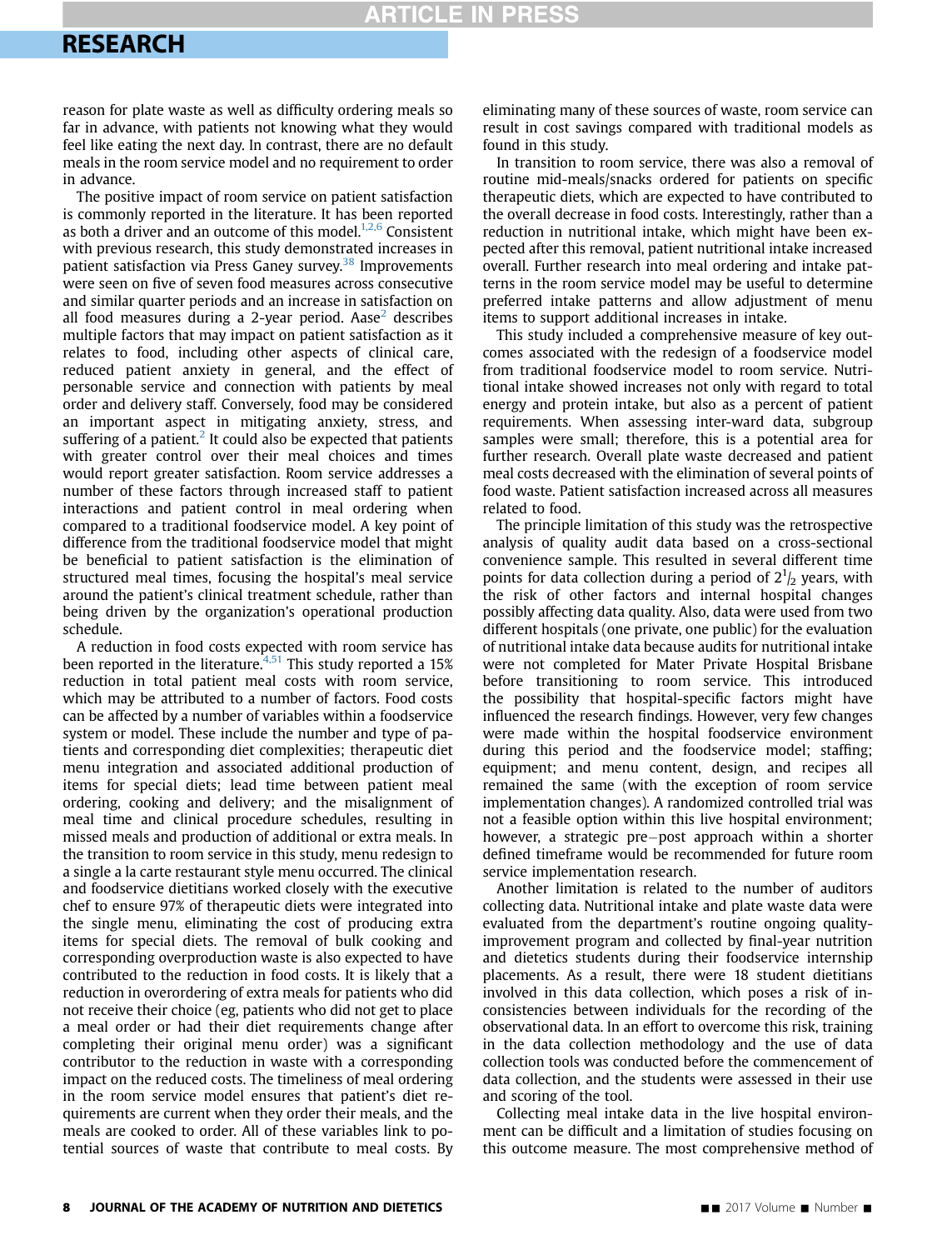weighing individual meal items before and after patient meals are delivered and consumed is often considered the most accurate measure of intake and has been referred to as the imperfect gold standard. $52$  This was deemed too difficult on such a large scale and not feasible in this live hospital environment. This study used a meal intake observation tool to evaluate nutritional intake and plate waste, which records items as a percentage rather than weight. While this tool has been used in other studies to measure nutritional intake, <sup>13,29</sup> it has not been validated and is, therefore, a limitation of this study.

This study evaluated data for nutritional intake collected over a relatively short time period (4 days per site). Due to this short data collection period, exclusion criteria and the requirement for minimum 24 hours of consecutive meal order data, a relatively small number of patients were included per subgroup (medical, surgical, and oncology). While the small datasets met the assumptions for statistical analysis, this resulted in reduced power of statistical comparisons. Future studies should aim to achieve greater patient numbers to allow sufficient power to analyze these effects in subset population groups.

While patient satisfaction data from the Press Ganey sur- $\text{veV}^{38}$  is a well-recognized peer benchmarking tool, data collection is retrospective, and can be received up to 3 months post patient discharge. Using a validated patient satisfaction tool during hospital admission at the time of meal experience would add to these data and the subsequent evaluation of patient satisfaction could ideally include both patient satisfaction tools.

Finally, as this study was conducted in an acute care adult hospital setting, more studies are warranted to explore the generalizability of results to other geographical populations and settings including pediatric, senior living, or rehabilitation (long-term) facilities.

#### **CONCLUSIONS**

**Redesign of hospital foodservice models is increasingly a** focus to drive improved patient satisfaction and cost savings, but also to influence clinical outcomes associated with nutritional intake. Implementing room service, a patientcentered model of care, can demonstrate benefits across key measures related to nutrition and foodservice. The significant focus on evidence-based clinical care within health care should also apply to foodservice model redesign, with the expectation of improvements in key measures, including clinical outcomes, as well as organizational efficiency and cost-effectiveness measures. Measuring and reporting key outcomes in a comprehensive, balanced framework not only promotes improved clinical treatment of patients, but also informs ongoing research into evidence-based foodservice models, bringing together the financial, operational, and clinical drivers of both foodservices and clinical dietetics.

#### References

- 1. Marcason W. What is the current direction for hospital room service? J Acad Nutr Diet. 2012;112(3):456.
- 2. Aase S. Hospital foodservice and patient experience: What's new? J Acad Nutr Diet. 2011;111(8):1118-1123.
- 3. Wadden K, Wolf B, Mayhew A. Traditional versus room service menu styles for pediatric patients. Can J Diet Pract Res. 2006;67(2):92-94.
- 4. Kuperberg K, Caruso A, Dello S, Mager D. How will a room service delivery system affect dietary intake, food costs, food waste and patient satisfaction in a paediatric hospital? A pilot study. J Foodservice. 2008;19(5):255-261.
- 5. Ottrey E, Porter J. Hospital menu interventions: A systematic review of research. Int J Health Care Qual Assur. 2016;29(1):62-74.
- 6. Sheehan-Smith L. Key facilitators and best practices of hotel-style room service in hospitals. J Am Diet Assoc. 2006;106(4):581-586.
- 7. Williams P, Walton K. Plate waste in hospitals and strategies for change. eSPEN. 2011;6(6):e235-e241.
- 8. Lim SL, Ong KC, Chan YH, Loke WC, Ferguson M, Daniels L. Malnutrition and its impact on cost of hospitalization, length of stay, readmission and 3-year mortality. Clin Nutr. 2012;31(3):345-350.
- 9. Correia MI, Waitzberg DL. The impact of malnutrition on morbidity, mortality, length of hospital stay and costs evaluated through a multivariate model analysis. Clin Nutr. 2003;22(3):235-239.
- 10. Norman K, Pichard C, Lochs H, Pirlich M. Prognostic impact of disease-related malnutrition. Clin Nutr. 2008;27(1):5-15.
- 11. Agarwal E, Ferguson M, Banks M, et al. Malnutrition and poor food intake are associated with prolonged hospital stay, frequent readmissions, and greater in-hospital mortality: Results from the Nutrition Care Day Survey 2010. Clin Nutr. 2013;32(5):737-745.
- 12. Compher C, Mehta NM. Diagnosing malnutrition: Where are we and where do we need to go? J Acad Nutr Diet. 2016;116(5):779-784.
- 13. Hiesmayr M, Schindler K, Pernicka E, et al. Decreased food intake is a risk factor for mortality in hospitalised patients: The Nutrition Day survey 2006. Clin Nutr. 2009;28(5):484-491.
- 14. Doorduijn AS, van Gameren Y, Vasse E, de Roos NM. At Your Request (R) room service dining improves patient satisfaction, maintains nutritional status, and offers opportunities to improve intake. Clin Nutr. 2015;35(5):1174-1180.
- 15. Houlston A, Buttery E, Powell B. Cook to order: Meeting the nutritional needs of children with cancer in hospital. Pediatr Nurs. 2009;21(4):25-27.
- 16. McLymont V, Cox S, Stell F. Improving patient meal satisfaction with room service meal delivery. J Nurs Care Qual. 2003;18(1):27-37.
- 17. Williams R, Virtue K, Adkins A. Room service improves patient food intake and satisfaction with hospital food. J Pediatr Oncol Nurs. 1998;15(3):183-189.
- 18. Larsen CS, Toubro S. The effect of conventional v. a la carte menu on energy and macronutrient intake among hospitalized cardiology patients. Br J Nutr. 2007;98(2):351-357.
- 19. White JV, Guenter P, Jensen G, Malone A, Schofield M. Consensus statement: Academy of Nutrition and Dietetics and American Society for Parenteral and Enteral Nutrition: Characteristics recommended for the identification and documentation of adult malnutrition (undernutrition). JPEN. 2012;36(3):275-283.
- 20. Patel V, Romano M, Corkins MR, et al. Nutrition Screening and assessment in hospitalized patients: A survey of current practice in the United States. Nutr Clin Pract. 2014;29(4):483-490.
- 21. Tappenden KA, Quatrara B, Parkhurst ML, Malone AM, Fanjiang G, Ziegler TR. Critical role of nutrition in improving quality of care: An interdisciplinary call to action to address adult hospital malnutrition. J Acad Nutr Diet. 2013;113(9):1219-1237.
- 22. CBORD Room Service Choice. https://hcl.cbord.com/products/ product.asp?id=215. Accessed January 12, 2017.
- 23. CBORD Foodservice Suite. https://hcl.cbord.com/products/product\_ 20/. Accessed March 15, 2017.
- 24. CBORD Nutrition Service Suite. https://hcl.cbord.com/products/ product\_193/. Accessed March 15, 2017.
- 25. Nutrition Standards For Adult Inpatients In NSW Hospitals. http:// www.aci.health.nsw.gov.au/\_\_data/assets/pdf\_file/0004/160555/ACI\_ Adult\_Nutrition\_web.pdf. Published 2011. Accessed January 13, 2017.
- Queensland Health Nutrition Standards for Meals and Menus. https://www.health.qld.gov.au/nutrition/resources/qh-nutritionstandards.pdf. Published 2015. Accessed January 13, 2017.
- 27. Bureau of Meteorology, Commonwealth of Australia. Maps of average conditions. http://www.bom.gov.au/climate/averages/maps. shtml. Accessed January 13, 2017.
- 28. National Health and Medical Research Council, Commonwealth of Australia. National Statement on Ethical Conduct in Human